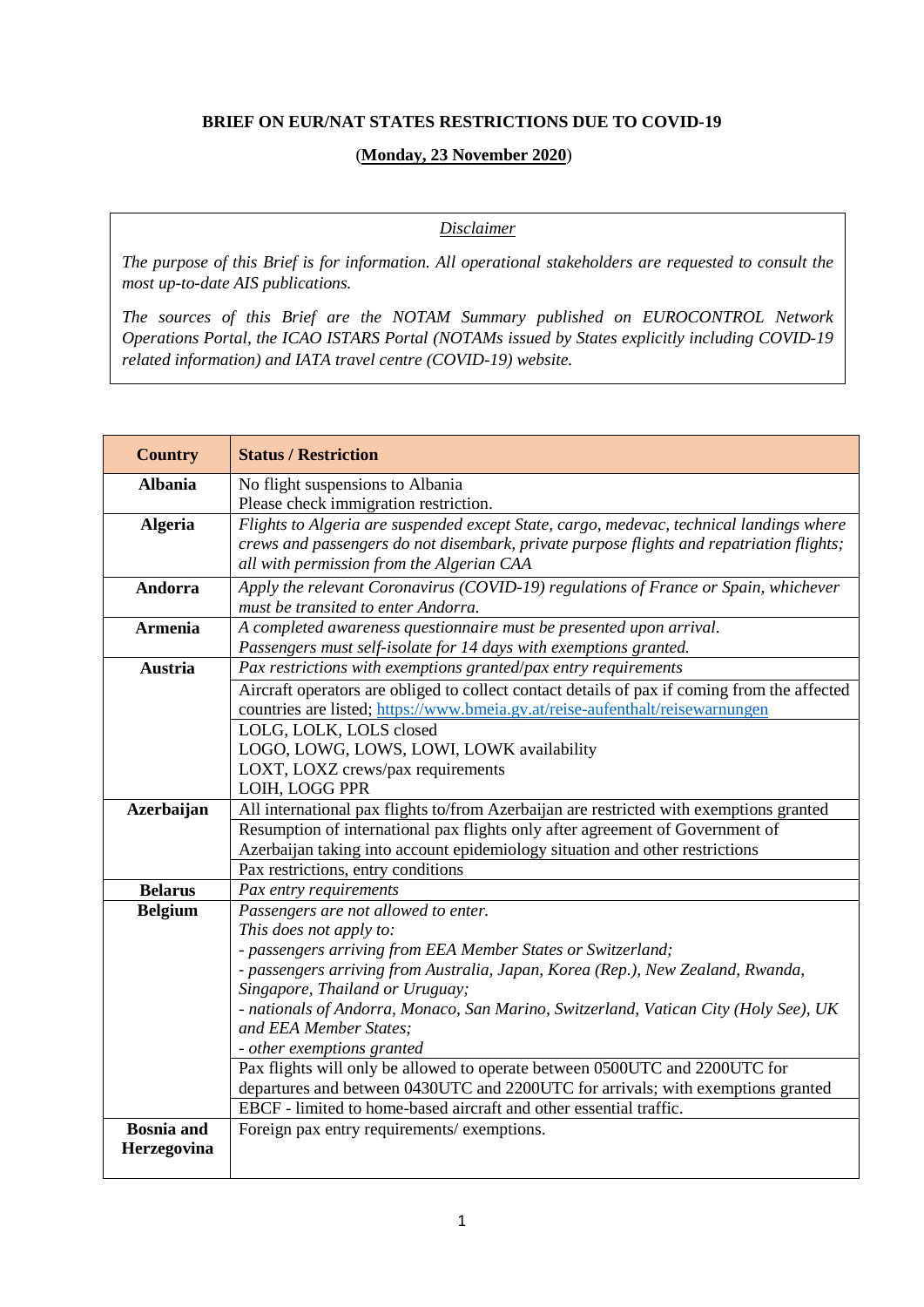| <b>Bulgaria</b> | Foreign pax restrictions with exemptions granted/ pax entry conditions                                                                                                                                                                                                                                                                                                                                                                                                                                                                |
|-----------------|---------------------------------------------------------------------------------------------------------------------------------------------------------------------------------------------------------------------------------------------------------------------------------------------------------------------------------------------------------------------------------------------------------------------------------------------------------------------------------------------------------------------------------------|
|                 | Aircraft operators are allowed to transport pax who are allowed to entry Bulgaria.                                                                                                                                                                                                                                                                                                                                                                                                                                                    |
|                 | Immediate departure from Bulgaria must be guaranteed                                                                                                                                                                                                                                                                                                                                                                                                                                                                                  |
|                 | LBGO availability                                                                                                                                                                                                                                                                                                                                                                                                                                                                                                                     |
| Croatia         | Requirements based on EASA safety directive (SD Nr. 2020-004) and actions to be                                                                                                                                                                                                                                                                                                                                                                                                                                                       |
|                 | taken when arriving in Croatia                                                                                                                                                                                                                                                                                                                                                                                                                                                                                                        |
|                 | Border crossing allowed citizens of EU, UK and countries from Schengen area and                                                                                                                                                                                                                                                                                                                                                                                                                                                       |
|                 | Schengen associated States, their families, third country nationals who are long-term                                                                                                                                                                                                                                                                                                                                                                                                                                                 |
|                 | residents, persons with long term visa or other legal status for permanent residence.                                                                                                                                                                                                                                                                                                                                                                                                                                                 |
|                 | Crossing Croatia will be allowed to third country residents like:                                                                                                                                                                                                                                                                                                                                                                                                                                                                     |
|                 | healthcare professionals, researchers, cross-border workers, cargo-transport workers,                                                                                                                                                                                                                                                                                                                                                                                                                                                 |
|                 | diplomats and some other categories                                                                                                                                                                                                                                                                                                                                                                                                                                                                                                   |
|                 | Other restrictions/entry requirements                                                                                                                                                                                                                                                                                                                                                                                                                                                                                                 |
| <b>Cyprus</b>   | All flight restrictions to/from Cyprus removed; AOs to familiarise themselves with                                                                                                                                                                                                                                                                                                                                                                                                                                                    |
|                 | procedures for health protocol published on IATA TIMATIC                                                                                                                                                                                                                                                                                                                                                                                                                                                                              |
|                 | General requirements for aircraft operators ref observance of restrictions in Cyprus and                                                                                                                                                                                                                                                                                                                                                                                                                                              |
|                 | pax information                                                                                                                                                                                                                                                                                                                                                                                                                                                                                                                       |
|                 | Pax restrictions/entry requirements/exemptions; www.cyprusflightpass.gov.cy                                                                                                                                                                                                                                                                                                                                                                                                                                                           |
| Czechia         | Foreign pax are not allowed to enter except:                                                                                                                                                                                                                                                                                                                                                                                                                                                                                          |
|                 | - nationals of Andorra, Australia, Austria, Belgium, Bulgaria, Croatia, Cyprus,                                                                                                                                                                                                                                                                                                                                                                                                                                                       |
|                 | Denmark, Estonia, Finland, France, Germany, Greece, Hungary, Iceland, Ireland<br>(Rep.), Italy, Japan, Korea (Rep.), Latvia, Liechtenstein, Lithuania, Luxembourg, Malta,                                                                                                                                                                                                                                                                                                                                                             |
|                 | Monaco, Netherlands, New Zealand, Norway, Poland, Portugal, Romania, San Marino,                                                                                                                                                                                                                                                                                                                                                                                                                                                      |
|                 | Slovakia, Slovenia, Spain, Sweden, Switzerland, Thailand, UK and Vatican City (Holy                                                                                                                                                                                                                                                                                                                                                                                                                                                   |
|                 | See); other exemptions granted                                                                                                                                                                                                                                                                                                                                                                                                                                                                                                        |
| <b>Denmark</b>  | Foreign pax not allowed except:                                                                                                                                                                                                                                                                                                                                                                                                                                                                                                       |
|                 | - residents of Australia, Finland, Japan, Korea (Rep.), New Zealand, Singapore, South                                                                                                                                                                                                                                                                                                                                                                                                                                                 |
|                 | Korea, Vatican City, Thailand, and Uruguay;                                                                                                                                                                                                                                                                                                                                                                                                                                                                                           |
|                 | - residents of Germany (Schleswig-Holstein), Norway and Sweden (Blekinge, Halland                                                                                                                                                                                                                                                                                                                                                                                                                                                     |
|                 | and Skaane)                                                                                                                                                                                                                                                                                                                                                                                                                                                                                                                           |
|                 | - pax residing in banned third and in high-risk countries who have a worthy purpose must                                                                                                                                                                                                                                                                                                                                                                                                                                              |
|                 | present proof of a negative covid-19 test.                                                                                                                                                                                                                                                                                                                                                                                                                                                                                            |
|                 | Other restrictions/entry requirements                                                                                                                                                                                                                                                                                                                                                                                                                                                                                                 |
|                 | Foreign training military flights prohibited; PPR in special cases                                                                                                                                                                                                                                                                                                                                                                                                                                                                    |
|                 | EKVJ closed for public access                                                                                                                                                                                                                                                                                                                                                                                                                                                                                                         |
|                 | EKAH, EKCH, EKKA availability                                                                                                                                                                                                                                                                                                                                                                                                                                                                                                         |
|                 | <b>EKMB PPR</b>                                                                                                                                                                                                                                                                                                                                                                                                                                                                                                                       |
|                 | Greenland: Non-scheduled flights from abroad to contact AD authorities prior to                                                                                                                                                                                                                                                                                                                                                                                                                                                       |
|                 | departure (BGBW, BGCO, BGSF, BGTL, BGAA, BGGH, BGJN, BGKK, BGMQ,                                                                                                                                                                                                                                                                                                                                                                                                                                                                      |
|                 | BGPT, BGQQ, BGSS, BGUK, BGUQ) and overnight stays accepted only for technical                                                                                                                                                                                                                                                                                                                                                                                                                                                         |
|                 | reasons                                                                                                                                                                                                                                                                                                                                                                                                                                                                                                                               |
|                 | BGTL - closed to all aircrafts except approved AMC resupply missions and approved                                                                                                                                                                                                                                                                                                                                                                                                                                                     |
|                 |                                                                                                                                                                                                                                                                                                                                                                                                                                                                                                                                       |
|                 |                                                                                                                                                                                                                                                                                                                                                                                                                                                                                                                                       |
|                 |                                                                                                                                                                                                                                                                                                                                                                                                                                                                                                                                       |
|                 |                                                                                                                                                                                                                                                                                                                                                                                                                                                                                                                                       |
|                 |                                                                                                                                                                                                                                                                                                                                                                                                                                                                                                                                       |
|                 |                                                                                                                                                                                                                                                                                                                                                                                                                                                                                                                                       |
|                 |                                                                                                                                                                                                                                                                                                                                                                                                                                                                                                                                       |
| <b>Estonia</b>  | official NATO resupply missions<br>Restrictions on regular and charter pax flights to-from all Estonian airports from EU<br>States plus Norway, Switzerland and Iceland, where the cumulative number of positive<br>COVID tests per 100,000 inhabitants in said country for the past 14 days is above the EU<br>average of twice, based on the ECDC information (except to-from Frankfurt, Helsinki,<br>Copenhagen, Riga and Warsaw; other exemptions granted). For info:<br>https://www.mkm.ee/et/uudised/info-lennupiirangute-kohta |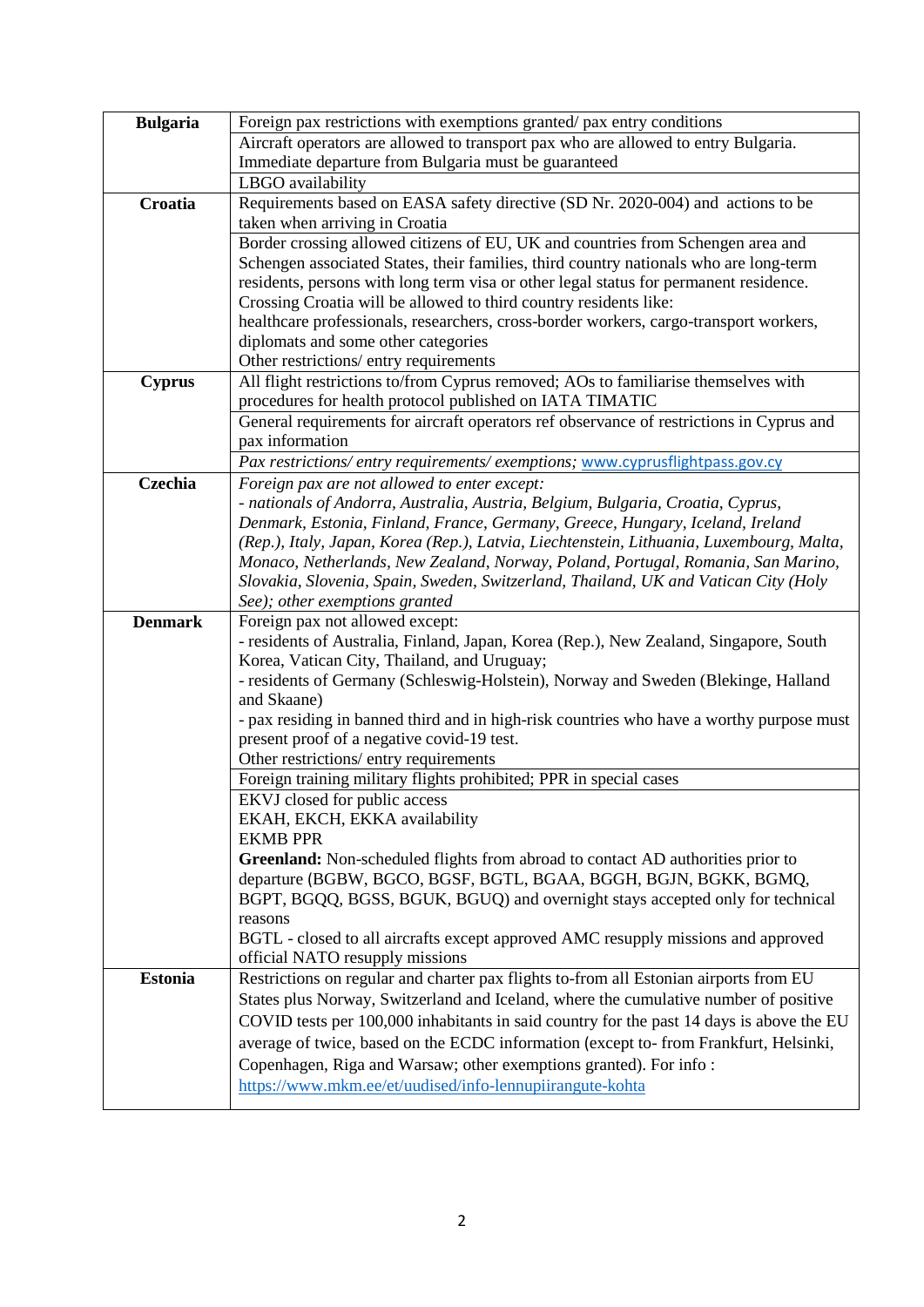|                | Direct pax flights from airports outside the EU to Estonian airports are only allowed from<br>countries listed in annex 1 of the recommendation of EU Council (except London; other |
|----------------|-------------------------------------------------------------------------------------------------------------------------------------------------------------------------------------|
|                | exemptions granted), for info: https://www.consilium.europa.eu/en/press/press-                                                                                                      |
|                | releases/2020/08/07/lifting-of-travel-restrictions-council-reviews-the-list-of-third-                                                                                               |
|                | countries                                                                                                                                                                           |
|                | Pax restrictions with exemptions granted                                                                                                                                            |
| <b>Finland</b> | Finland has started to open borders for pax traffic with some restrictions listed here:                                                                                             |
|                | www.raja.fi/en                                                                                                                                                                      |
|                | EFTU limited control service and some other restrictions                                                                                                                            |
| <b>France</b>  | France maintains controls at its external borders and restricts travel;<br>Pax arriving to metropolitan France from EU countries, Andorra, Iceland, Lichtenstein,                   |
|                | Monaco, Norway, San Marino, Switzerland, UK, Vatican, Australia, South Korea, Japan,                                                                                                |
|                | New Zealand, Rwanda, Singapore and Thailand are not limited in their reason for travel.                                                                                             |
|                | Pax arriving from any other country shall be authorised to enter France only for the                                                                                                |
|                | reasons given in the derogatory travel forms available on the internet (ministry of interior                                                                                        |
|                | website).                                                                                                                                                                           |
|                | Please check NOTAM F1832/20 for other restrictions.                                                                                                                                 |
|                | LFMH availability/restrictions                                                                                                                                                      |
|                | LFBH 48h PPR for international extra-Schengen and intra-Schengen flights                                                                                                            |
|                | LFMN pax entry conditions for GA flights                                                                                                                                            |
|                | LFKJ availability for outside Schengen flights, PPR                                                                                                                                 |
| Georgia        | International scheduled flights to/from Georgia prohibited, exemptions granted for flights<br>between UGTB and EDDM, LFPG, EVRA, OTHH, EPWA, LGAV, EHAM, LOWW,                      |
|                | EDDB, LIME; between UGKO and EVRA, EPKT, EYVI, EDLW; for ferry flights,                                                                                                             |
|                | cargo, governmental flights, ambulance, emergency landings, technical stop, areal works,                                                                                            |
|                | search and rescue operations; more info www.mfa.gov.ge/ www.stopcov.ge                                                                                                              |
|                | Foreign pax restrictions with exemptions granted                                                                                                                                    |
| <b>Germany</b> | Temporary travel restriction for non-essential travel from third countries to Germany                                                                                               |
|                | with exemptions granted (This does not include flight restrictions).                                                                                                                |
|                | Pax/crew requirements by the Federal Ministry of Health                                                                                                                             |
|                | EDDE, EDCP closed                                                                                                                                                                   |
|                | EGLV aircraft parking limitations<br>EDAH, EDDG, EDDR, EDNY, EDQG, EDVE, EDVK, EDXW availability                                                                                    |
|                | EDDC, EDLP, EDVI, EDWH, EDXH, EDXI PPR                                                                                                                                              |
| Greece         | Commercial flights and GA/BA to-from Turkey are prohibited with exemptions granted                                                                                                  |
|                | All flights from Albania and North Macedonia, commercial and GA/BA, are permitted                                                                                                   |
|                | only to Athens International Airport (LGAV). Flights to other Greek Aerodromes are                                                                                                  |
|                | suspended with exemptions granted                                                                                                                                                   |
|                | All commercial and GA/BA flights originating from any aerodrome in the territory of                                                                                                 |
|                | Catalonia of Spain to any aerodrome in Greece are suspended                                                                                                                         |
|                | Only essential travel, properly documented, is allowed for pax on all domestic flights,<br>commercial and general/business aviation.                                                |
|                | Non-EU citizens are prohibited to enter Greece except citizens and permanent residents                                                                                              |
|                | from Australia, Japan, New Zealand, Rwanda, South Korea, Thailand, Uruguay, UAE                                                                                                     |
|                | and Singapore; exemptions granted                                                                                                                                                   |
|                | Other pax restrictions/entry requirements                                                                                                                                           |
|                | <b>LGKO PPR</b>                                                                                                                                                                     |
|                | LGSK specific restrictions for IFR/VFR flights                                                                                                                                      |
|                | Flights from Chorteto airfield and Serres airfield/Emmanouil Pappas are suspended to                                                                                                |
|                | destinations beyond the administrative region of Serres.                                                                                                                            |
| <b>Hungary</b> | Schengen borders are suspended and border crossing point is available only at:<br>LHBP, LHDC, LHPR, LHSM                                                                            |
|                | Foreign pax restrictions with exemptions granted/pax entry requirements                                                                                                             |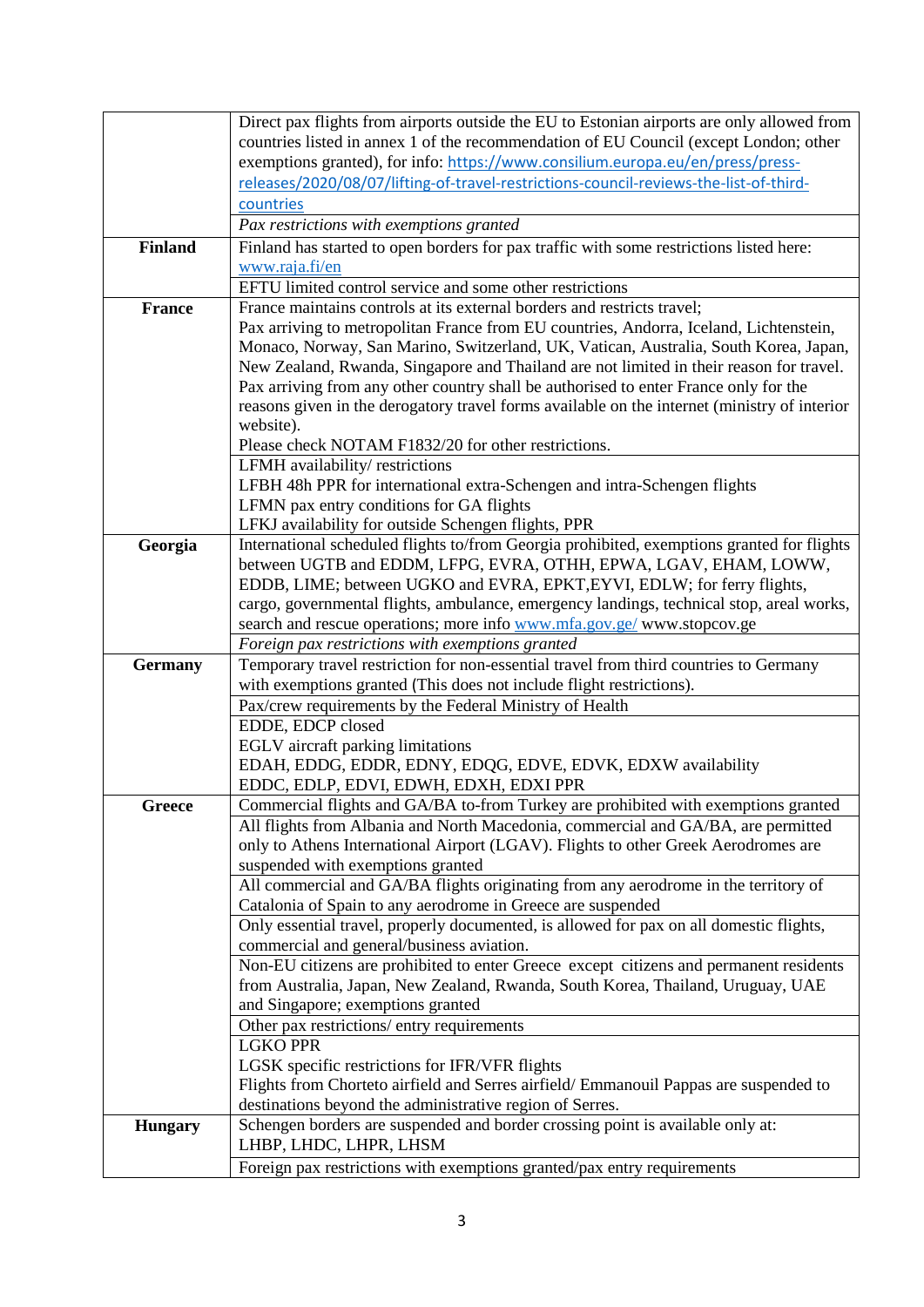| LHNY landing prohibited for operators based outside LHNY with exemptions granted                                                                                    |
|---------------------------------------------------------------------------------------------------------------------------------------------------------------------|
| LHPR closed for all inbound international flights with exemptions                                                                                                   |
| Pax restrictions for entering Iceland; www.covid.is and www.utl.is                                                                                                  |
| Pax enty requirements; https://www2.hse.ie/conditions/coronavirus/travel.html                                                                                       |
| Special arrangements for flights from Denmark due to newly discovered virus variant of                                                                              |
| COVID-19 in Denmark.                                                                                                                                                |
| EISG flight restrictions/requirements                                                                                                                               |
| <b>EICK OPS</b> restrictions                                                                                                                                        |
| EIDW aircraft parking limitations                                                                                                                                   |
| Foreign pax are prohibited to enter the country, including transit; with exemptions                                                                                 |
| granted.<br>All international flights arriving to Israel permitted to land only at LLBG, LLER or                                                                    |
| <b>LLHA</b>                                                                                                                                                         |
| Pax flights permitted from green locations as published by Israel ministry of health                                                                                |
| website:                                                                                                                                                            |
| www.gov.il/en/departments/dynamiccollectors/green-red-countries?skip=0                                                                                              |
| No restrictions for flights with flight crew members only                                                                                                           |
| Foreign pax not allowed until 24 November 2020 with exemptions granted                                                                                              |
| For further info: www.enac.gov.it                                                                                                                                   |
| Entry and transit in the national territory is regulated as prescribed with the decrees of                                                                          |
| President of Council Minister of 03/11/2020 (www.governo.it) and also according to                                                                                  |
| ordinances of the Ministery of Health.                                                                                                                              |
| All flights arriving/departing to/from Italy must comply with the requirements of the                                                                               |
| decree of the president of the ministerial council of 11 Jun and 14 Jun 2020                                                                                        |
| All flights arriving/departing to/from Italy must comply with the requirements of the                                                                               |
| Decree of the minister of infrastructures and transport and minister of health no 245 of 14                                                                         |
| Jun 2020 on the following aerodromes; LIBD, LIBP, LIBR, LICA, LICC, LICD, LICG,                                                                                     |
| LICJ, LIEA, LIEE, LIEO, LIMC, LIME, LIMJ, LIMF, LIML, LIMZ, LIMP, LIPE,                                                                                             |
| LIPR, LIPY, LIPX, LIPZ, LIRA, LIRN, LIRP, LIRF and LIRQ, commercial flights,                                                                                        |
| aerotaxi and general aviation flights allowed.                                                                                                                      |
| Specific requirements for aerotaxi on all remaining airports; cargo flights and postal                                                                              |
| service are allowed on all remaining airports;                                                                                                                      |
| GA activity and commercial flights on demand not permitted on LIRF from 0401 to 2059<br>LIBG, LIPH closed with exemptions granted                                   |
| LIPE pax boarding, disembarking and immigration operations may be delayed                                                                                           |
| LIPQ non-scheduled flights and GA are allowed only if authorized by AD operator and                                                                                 |
| least 24H PPR                                                                                                                                                       |
| LIRJ availability                                                                                                                                                   |
| LIMP AD security, administration and handling not provided                                                                                                          |
| LILA home based aircraft only                                                                                                                                       |
| LIDA, LIDB, LIDG, LIDR, LIDH, LIDL, LIDP, LIDU, LIDT, LIPD, LIPF, LIPG,                                                                                             |
| LIPM, LIPN, LIPU, LIPV, LIRU, LIRV, LIRL, LIQN traffic subject to limitations                                                                                       |
| Airports are closed for international flights/pax;                                                                                                                  |
| This does not apply to nationals of: Belarus, Egypt, Germany, Korea (Rep.), Kyrgyzstan,                                                                             |
| Netherlands, Russian Fed., Turkey, Ukraine, UAE and Uzbekistan                                                                                                      |
| Other exemptions granted                                                                                                                                            |
| Passengers are not allowed to transit or enter Kazakhstan with exemptions granted                                                                                   |
| Suspension of visa exemptions for nationals of several countries.                                                                                                   |
| Foreign pax are not allowed to enter, except nationals of:                                                                                                          |
|                                                                                                                                                                     |
| Armenia, Austria, Azerbaijan, Belarus, Belgium, China (People's Republic), Georgia,                                                                                 |
| Germany, Iceland, Ireland (Rep), Italy, Japan, Kazakhstan, Korea (Rep.), Kuwait,                                                                                    |
| Latvia, Liechtenstein, Lithuania, Luxemburg, Malaysia, Pakistan, Portugal, Qatar,<br>Russian Fed., Slovenia, Sweden, Switzerland, Turkey, Turkmenistan, UK, UAE and |
|                                                                                                                                                                     |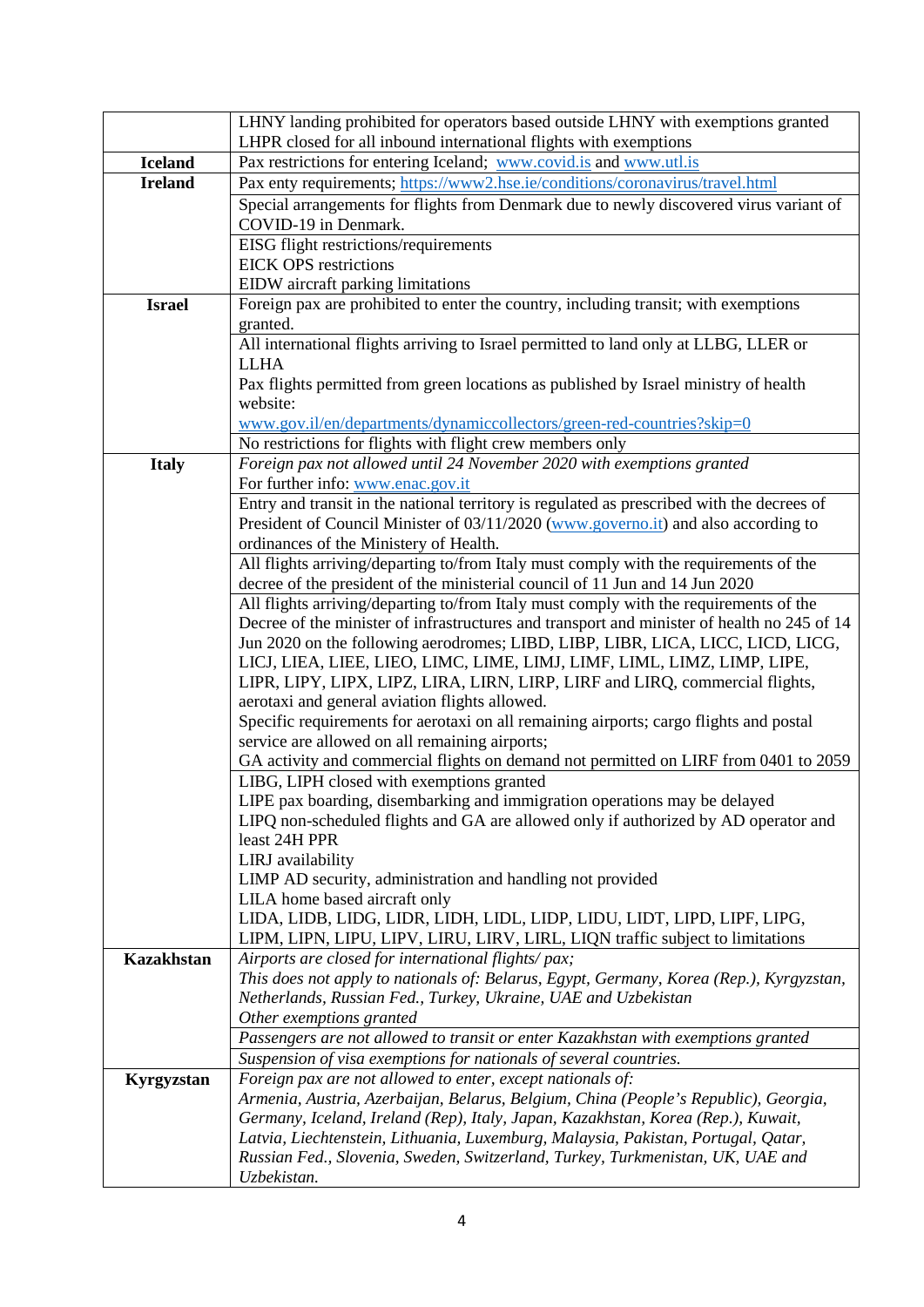|               | Other exemptions/entry requirements.                                                          |
|---------------|-----------------------------------------------------------------------------------------------|
| Latvia        | EVRA- scheduled pax flights are not accepted from COVID high risk EU and EEA                  |
|               | countries - Andorra and Luxembourg                                                            |
|               | Flights from outside EU and EEA allowed from Australia, Japan, New Zealand, Rwanda,           |
|               | South Korea, Singapore, Switzerland, Thailand, UK and Uruguay.                                |
|               | All others countries are subject to individual approval.                                      |
|               | All international transportation of passengers, tourism and traveling restrictions due to     |
|               | COVID-19 are published in AIP SUP 018/2020                                                    |
|               | Pax restrictions/entry requirements                                                           |
| Lithuania     | Foreign pax are not allowed to enter except:                                                  |
|               | - nationals Andorra, Austria, Belgium, Bulgaria, Croatia, Cyprus, Czechia, Denmark,           |
|               | Estonia, Finland, France, Germany, Greece, Hungary, Iceland, Ireland (Rep.), Italy,           |
|               | Latvia, Liechtenstein, Lithuania, Luxembourg, Malta, Monaco, Netherlands, Norway,             |
|               | Poland, Portugal, Romania, San Marino, Slovakia, Slovenia, Spain, Sweden,                     |
|               | Switzerland, UK and Vatican City (Holy See);                                                  |
|               | Other exemptions/entry requirements.                                                          |
|               | http://koronastop.lrv.lt/en/                                                                  |
| Luxembourg    | Foreign pax restrictions/entry requirements until 31 December 2020 with exemptions            |
|               | granted                                                                                       |
| <b>Malta</b>  | Pax requirements; https://www.maltairport.com/declarationforms                                |
|               | The order of travel ban on persons to/from Malta is extended, with the following              |
|               | exceptions:                                                                                   |
|               | -Cargo flights, ferry flights, humanitarian flights, and repatriation flights shall be exempt |
|               | from this order;                                                                              |
|               | -Pax arriving from Austria, Cyprus, Czech Republic, Denmark, Estonia, Finland,                |
|               | Hungary, Iceland, Ireland, Germany, Latvia, Lithuania, Luxembourg, Norway, Italy,             |
|               | France, Slovakia, Switzerland, Greece, Croatia, Spain, Poland, UK, Belgium, Bulgaria,         |
|               | Netherlands, Canada, Australia, New Zealand, South Korea, Andorra, Monaco, San                |
|               | Marino, China, Vatican City, Rwanda, Uruguay, Slovenia, Japan, Morocco, Thailand,             |
|               | Tunisia, Portugal, Romania, Lebanon, Indonesia, UAE, Turkey, Jordan, Liechtenstein            |
|               | and Sweden shall be exempt from this order provided that they have not been in any            |
|               | country not in the above list in the 14 days prior to their arrival in Malta.                 |
|               | -Exemption may be granted by the superintendent of public health for persons traveling        |
|               | to/from countries not on the list, where such travel is deemed necessary or essential;        |
|               | Operators shall obtain prior approval from the Malta Civil Aviation Directorate on email:     |
|               | dutyofficer.cad@transport.gov.mt, before any operations.                                      |
|               | Pax arriving from Austria, Belgium, Bulgaria, Czech Republic, France, Germany,                |
|               | Hungary, Ireland, Italy (from Milan, Rome, Bologna, Naples, Perugia, Pescara, Pisa,           |
|               | Trieste, Turin, Venice), Luxembourg Netherlands, Poland, Portugal (from Porto), Spain,        |
|               | Switzerland, Tunisia and UK (Belfast, Birmingham, Cardiff, Edinburgh, Leeds,                  |
|               | Liverpool, Manchester, Newcastle, Nottingham) should present a negative Covid-19              |
|               | polymerase chain reaction (PCR) taken within 72 hours of their arrival before boarding        |
|               | flights to Malta.                                                                             |
|               | Pax who fail to produce the PCR Covid-19 test on arrival, may be submitted to testing in      |
|               | Malta and may be subject to a quarantine order issued by the superintendent of public         |
|               | health.                                                                                       |
| Moldova       | All scheduled and non-scheduled passenger flights to and from airports of the Republic        |
|               | of Moldova are permitted and shall be operated under conditions specified in the CAA          |
|               | Operational Directive nr.08-13/06/2020 published on:                                          |
|               | http://www.caa.md/rom/documents/directives/                                                   |
|               | Pax restrictions according to a list of countries with high or low epidemiological risk of    |
|               | transmitting of countries with high or low epidemiological risk of transmitting COVID-        |
|               | 19; exemptions granted                                                                        |
| <b>Monaco</b> | Pax requirements related to declaration of certifying negative COVID-19.                      |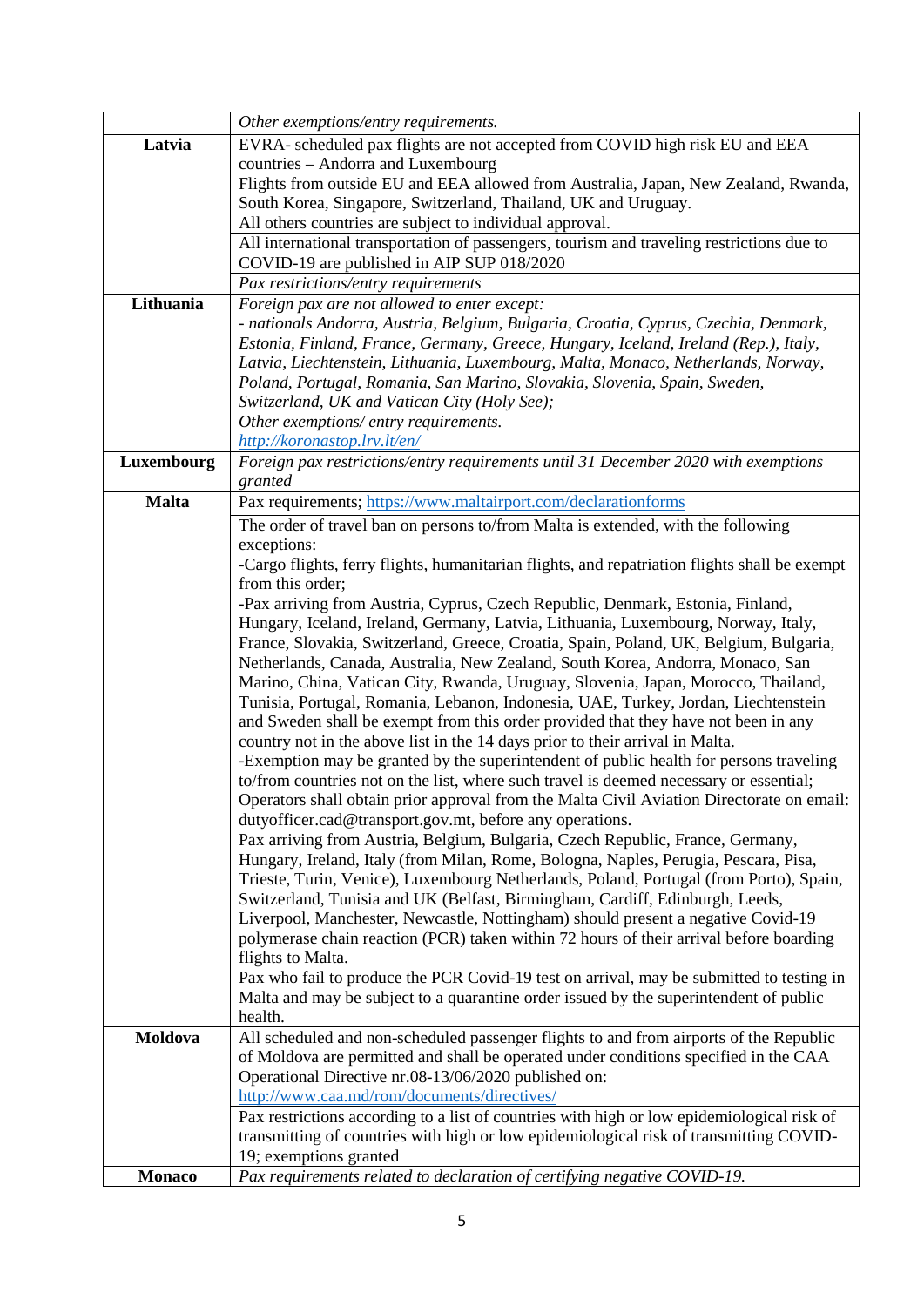| Montenegro         | LYPG and LYTV are open for international traffic, but only flights coming from States                                                                               |
|--------------------|---------------------------------------------------------------------------------------------------------------------------------------------------------------------|
|                    | in the lists published by the Institute for Public Health of Montenegro with exemptions                                                                             |
|                    | granted, for details: https://www.ijzcg.me.                                                                                                                         |
|                    |                                                                                                                                                                     |
|                    | LYPG availability                                                                                                                                                   |
| <b>Morocco</b>     | All flights from/to Morocco are suspended until further notice except over flight and<br>cargo. Crew members of cargo must remain on board and stopovers shortened. |
|                    |                                                                                                                                                                     |
|                    | Special flights of foreign airlines are allowed on request by their government with                                                                                 |
|                    | condition of having authorization from the air transportation directorate (DTA/DGAC)                                                                                |
|                    | via the ministry of foreign affairs of Kingdom of Morocco.<br>The Moroccan airlines will schedule special flights, after a coordination with the                    |
|                    | Ministry of Foreign Affairs, and must request authorization from DTA/DGAC                                                                                           |
|                    | The flights must be operated taking into account the health conditions imposed by                                                                                   |
|                    | competent authorities of each countries.                                                                                                                            |
|                    | The authorized airlines must respect the conditions of access to the national territory,                                                                            |
|                    | related to passengers, imposed by competent authorities.                                                                                                            |
|                    | Pax entry requirements                                                                                                                                              |
| <b>Netherlands</b> | Foreign pax are prohibited to enter Netherlands except Schengen, EU and UK nationals                                                                                |
|                    | and residents from Australia, Japan, New Zealand, Rwanda, Singapore, South                                                                                          |
|                    | Korea, Thailand and Uruguay; other exemptions granted                                                                                                               |
|                    | EHTW closed visiting recreational GA aircraft                                                                                                                       |
|                    | <b>EHGG</b> availability                                                                                                                                            |
|                    | <b>EHEH PPR</b>                                                                                                                                                     |
| <b>North</b>       | Coronavirus (COVID-19) entry regulations lifted on 1 July 2020.                                                                                                     |
| Macedonia          |                                                                                                                                                                     |
| <b>Norway</b>      | Foreign pax are not allowed to enter until 15 January 2021 with exemptions granted.                                                                                 |
|                    | Strict measures are in force regarding pax coming from red countries and other                                                                                      |
|                    | restrictions.                                                                                                                                                       |
|                    | <b>ENTO</b> availability                                                                                                                                            |
| Poland             | Landing of civil aircraft with passengers performing international flights are prohibited                                                                           |
|                    | from the countries below:                                                                                                                                           |
|                    | Bosnia and Herzegovina, Montenegro, Georgia, Jordan, Argentine, Armenia, Costa Rica,                                                                                |
|                    | Lebanon, North Macedonia, USA (except from States Illinois and New York) with                                                                                       |
|                    | exemptions granted.                                                                                                                                                 |
|                    | Pax restrictions/entry requirements with exemptions granted                                                                                                         |
| Portugal           | Flights from/to non-EU member states are prohibited to land at/depart from Portuguese                                                                               |
|                    | aerodromes. Exempted flights are:                                                                                                                                   |
|                    | Flights to-from Liechtenstein, Norway, Iceland, Switzerland, UK, Australia, China,                                                                                  |
|                    | South Korea, Japan, New Zealand, Rwanda, Singapore, Thailand, Hong Kong and                                                                                         |
|                    | Macao (including also residents of these countries whenever they have only carried out                                                                              |
|                    | international transits or transfers at airports located in countries that are not in this list)                                                                     |
|                    | and flights exclusively for essential travel.                                                                                                                       |
|                    | Other exemptions granted                                                                                                                                            |
|                    | Pax restrictions/entry requirements with exemptions granted                                                                                                         |
|                    | LPBR closed with exemptions granted                                                                                                                                 |
|                    | LPIN availability                                                                                                                                                   |
|                    | LPSO only home based aircraft and other essential traffic                                                                                                           |
| Romania            | All flights operated by economic air carriers to/from airports located within Romanian                                                                              |
|                    | territory are suspended if their destination/departure airports are located within the                                                                              |
|                    | territory the following countries:                                                                                                                                  |
|                    | Andorra, Armenia, French Polynesia, Guam and Montenegro; with exemptions granted.                                                                                   |
|                    | All aircraft operators are allowed to perform non-scheduled flights as follows:                                                                                     |
|                    | to carry out seasonal workers or repatriation of foreign pax from Romania to any other                                                                              |
|                    | states; for repatriation of Romania citizens;                                                                                                                       |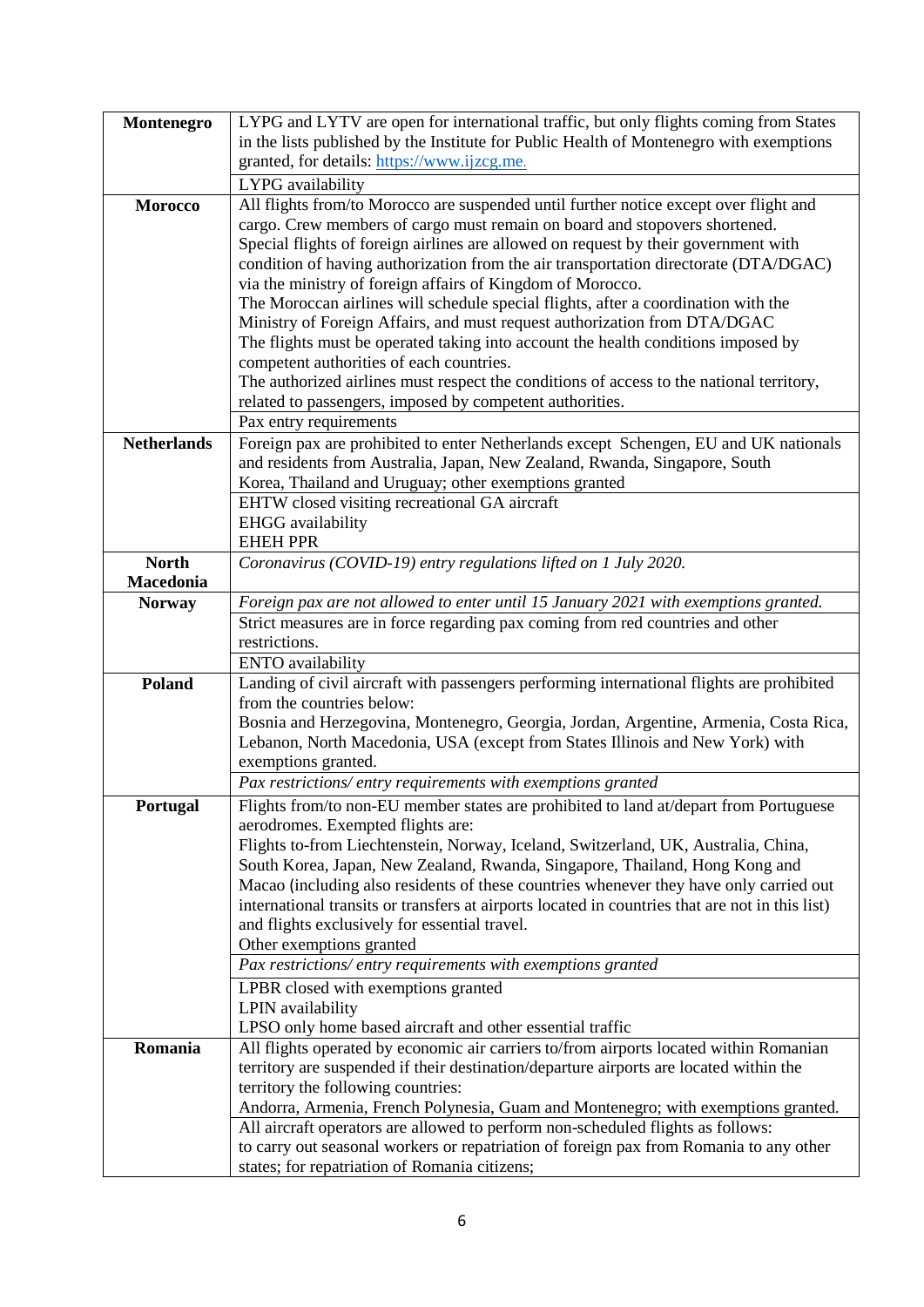|                    | to carry workers in the transportation domain<br>all PPR                                                                                                    |
|--------------------|-------------------------------------------------------------------------------------------------------------------------------------------------------------|
|                    | Pax restrictions/entry requirements                                                                                                                         |
|                    | LROP aircraft parking limitations                                                                                                                           |
| <b>Russian</b>     | Gradual resumption of flights to some States                                                                                                                |
| <b>Federation</b>  | Foreign pax restrictions/entry requirements with exemptions granted                                                                                         |
| <b>San Marino</b>  | Foreign pax restrictions/entry requirements                                                                                                                 |
| <b>Serbia</b>      | Information relevant for prevention and protection and sanitary measures                                                                                    |
|                    | Foreign pax entry requirements arriving from North Macedonia, Bulgaria, Romania and                                                                         |
|                    | Croatia; with exemptions granted.                                                                                                                           |
| <b>Slovakia</b>    | Pax entry requirements                                                                                                                                      |
|                    |                                                                                                                                                             |
|                    | LZKZ all GA flights must obtain confirmation                                                                                                                |
| Slovenia           | Pax entry conditions with exemptions granted                                                                                                                |
|                    | All international flights arriving to any public airport in FIR LJLA shall make first                                                                       |
|                    | landing at international airports LJLJ, LJMB or LJPZ, with exemptions granted                                                                               |
| <b>Spain</b>       | Third country nationals not allowed with exemptions granted                                                                                                 |
|                    | Pax entry requirements with exemptions                                                                                                                      |
|                    | Airlines operating at Spanish airport should comply with pax/crew mandatory guidelines                                                                      |
|                    | in Annex I to resolution of 9JUL2020, of Spanish aviation safety and security agency                                                                        |
|                    | (AESA); should submit to AESA statement of compliance with the above mentioned                                                                              |
|                    | guideline                                                                                                                                                   |
|                    | LERS, LEVX only pax charter flights will be accepted with 72HR PPR                                                                                          |
| <b>Sweden</b>      | All foreign pax prohibited to enter Sweden, except pax from Austria, Belgium, Bulgaria,                                                                     |
|                    | Croatia, Cyprus, Czech Republic, Denmark, Estonia, Finland, France, Germany, Greece,                                                                        |
|                    | Hungary, Iceland, Ireland, Italy, Latvia, Liechtenstein, Lithuania, Luxembourg, Malta,                                                                      |
|                    | Netherlands, Norway, Poland, Portugal, Romania, Slovakia, Slovenia, Spain,                                                                                  |
|                    | Switzerland and UK.                                                                                                                                         |
|                    | Nationals of these countries and their family members of the countries above who is                                                                         |
| <b>Switzerland</b> | coming from third countries are exempted; other exemptions granted<br>Foreign pax are not allowed except nationals of EEA States, British nationals and pax |
|                    | arriving from Schengen States; other exemptions granted                                                                                                     |
|                    | Pax entry requirements                                                                                                                                      |
|                    | LSGE, LSZB availability                                                                                                                                     |
|                    | <b>LSZL</b> operational restrictions                                                                                                                        |
| Tajikistan         | Flights to Tajikistan are suspended until 30 November 2020.                                                                                                 |
|                    | - This does not apply to flights arriving from China (People's Rep.), Turkey and UAE.                                                                       |
|                    | - This does not apply to humanitarian, medevac and repatriation flights.                                                                                    |
|                    | - Foreign pax restrictions except Turkish nationals.                                                                                                        |
|                    | - Pax/crew requirements.                                                                                                                                    |
| <b>Tunisia</b>     | Gradually resuming commercial flights; requirements listed; details in AIC06/20;                                                                            |
|                    | www.oaca.nat.tn                                                                                                                                             |
|                    | Pax entry requirements with exemptions granted                                                                                                              |
| <b>Turkey</b>      | All flights, regardless of the seat configuration, will be allowed from/to any Turkish                                                                      |
|                    | Aerodromes with the following conditions:                                                                                                                   |
|                    | All pax must wear mask any time at the airport or on board; all arriving pax need to fill                                                                   |
|                    | passenger locator forms; all pax with symptoms will be examined and tested; pax with                                                                        |
|                    | positive test will not be deported, being treated; flight permissions to be granted for                                                                     |
|                    | countries will be coordinated with the Ministry of Health; operators shall meet the                                                                         |
|                    | requirements published by Turkish DGCA on airport and airline pandemic guidelines for                                                                       |
|                    | all flights.                                                                                                                                                |
| Turkmenistan       | Flights to Turkmenistan are suspended until 1 January 2021;                                                                                                 |
|                    | This does not apply to repatriation flights of nationals and residents of Turkmenistan.                                                                     |
|                    | Pax entry requirements.                                                                                                                                     |